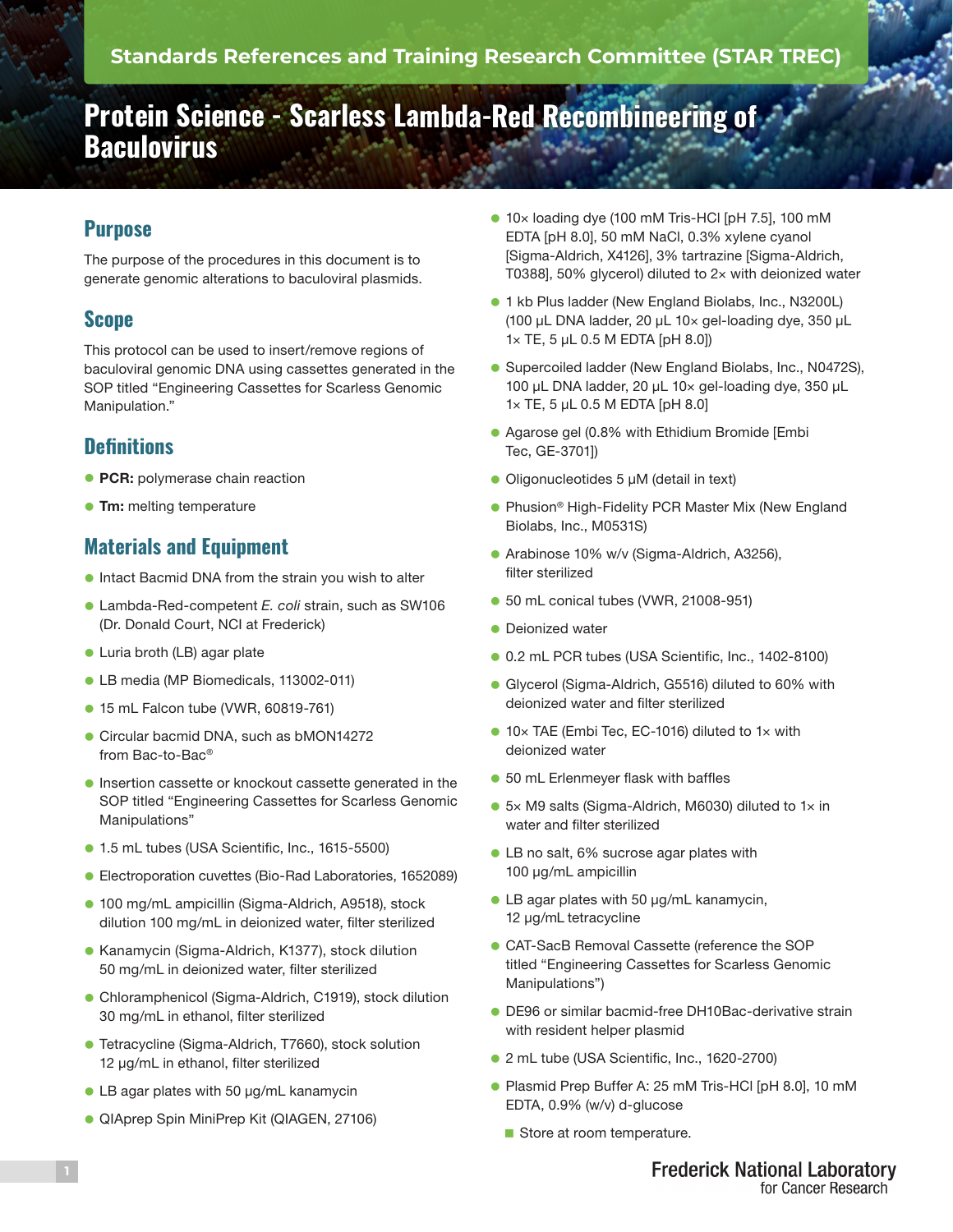- Plasmid Prep Buffer B: 0.20 M NaOH, 1.33% (w/v) sodium dodecyl sulfate (SDS)
	- Store at room temperature.
	- SDS may precipitate at low temperatures-redissolve before use by heating at 37°C.
	- $\blacksquare$  Make fresh after 6 months and be sure to cap immediately after use.
- **Plasmid Prep Buffer C: 7.5 M ammonium acetate** 
	- Store at  $4^{\circ}$ C.
- Bacmid Resuspension Buffer: 10 mM Tris-HCl [pH 8.0], 0.1 mM EDTA, 0.1 μg/mL ribonuclease A (Sigma-Aldrich)
	- Store at room temperature for up to 6 months.
- $\bullet$  100% ethanol
- 42°C water bath
- 30°C incubator with shaking platform
- 37°C incubator with shaking platform
- **Beckman Coulter floor centrifuge**
- **Eppendorf benchtop centrifuge**
- **QIAquick PCR Purification Kit (QIAGEN, 28106)**
- **Thermocycler**
- **Electrophoresis equipment**
- **Gel imager with UV light and camera**
- **Spectrophotometer**
- **e** Electroporator

#### **Safety Precautions**

Ethidium bromide is a mutagen and should be handled with great care. Liquid waste as well as contaminated tips and other disposables must be disposed of properly in accordance with your organization's guidelines.

## **Things to Note**

- $\bullet$  SW106 contains a temperature-sensitive  $\lambda$  prophage and should not be grown above 32°C. Increased temperature growth may result in undesired recombination events or prophage excision. Induction of lambda-Red enzymes is done at 42°C to remove the C1857 repressor at the intended timepoint, just prior to transforming recombination cassettes.
- **Lambda-Red electrocompetent cells should be made** fresh on the day of transformation to ensure the lambda-Red proteins will be functional and abundant.

l We have not seen any undesired genomic rearrangements using this method on AcMNPV bacmids and typically now only sequence the region that has been altered, but you can add an additional step of purifying the genomic DNA and submitting it for whole-genome sequencing if you have concerns.

#### **Procedures**

- A. Oligonucleotide Design
	- 1. Design forward and reverse oligonucleotides for the region being altered. Be certain these bind outside of the homology arms of the recombineering cassette. These confirmation oligonucleotides will be used to verify the insertion and removal of the cassette.
	- 2. If you are making a deletion, point mutation, or fairly small insert, you may be able to remove the CAT-SacB cassette with a single-stranded DNA. Design this as an 80-mer oligonucleotide with 40 bp of homology to the region directly upstream of the alteration and 40 bp of homology to the region directly downstream of the alteration. See the figure below for an example of a knockout of Gene 2. Most inserts will require the longer removal cassette detailed in the SOP titled "Engineering Cassettes for Scarless Genomic Manipulations."



- 3. Design oligonucleotides to sequence the region that will be altered. The confirmation oligonucleotides can be used for sequencing the junctions, and then you will need a top-strand oligonucleotide roughly every 500 bp throughout the region to ensure overlapping sequence coverage.
- **B.** Prepare Electrocompetent SW106
	- 1. Streak out SW106 from stab to LB agar plates and grow it at 30°C overnight.
	- 2. Pick a single colony to 2 mL LB media in a 15 mL Falcon tube and grow it overnight at 30°C, shaking at 250 rpm.
	- 3. Make a 15% glycerol stock for this culture and inoculate 10 mL LB with 250 µL of culture in a 50 mL flask.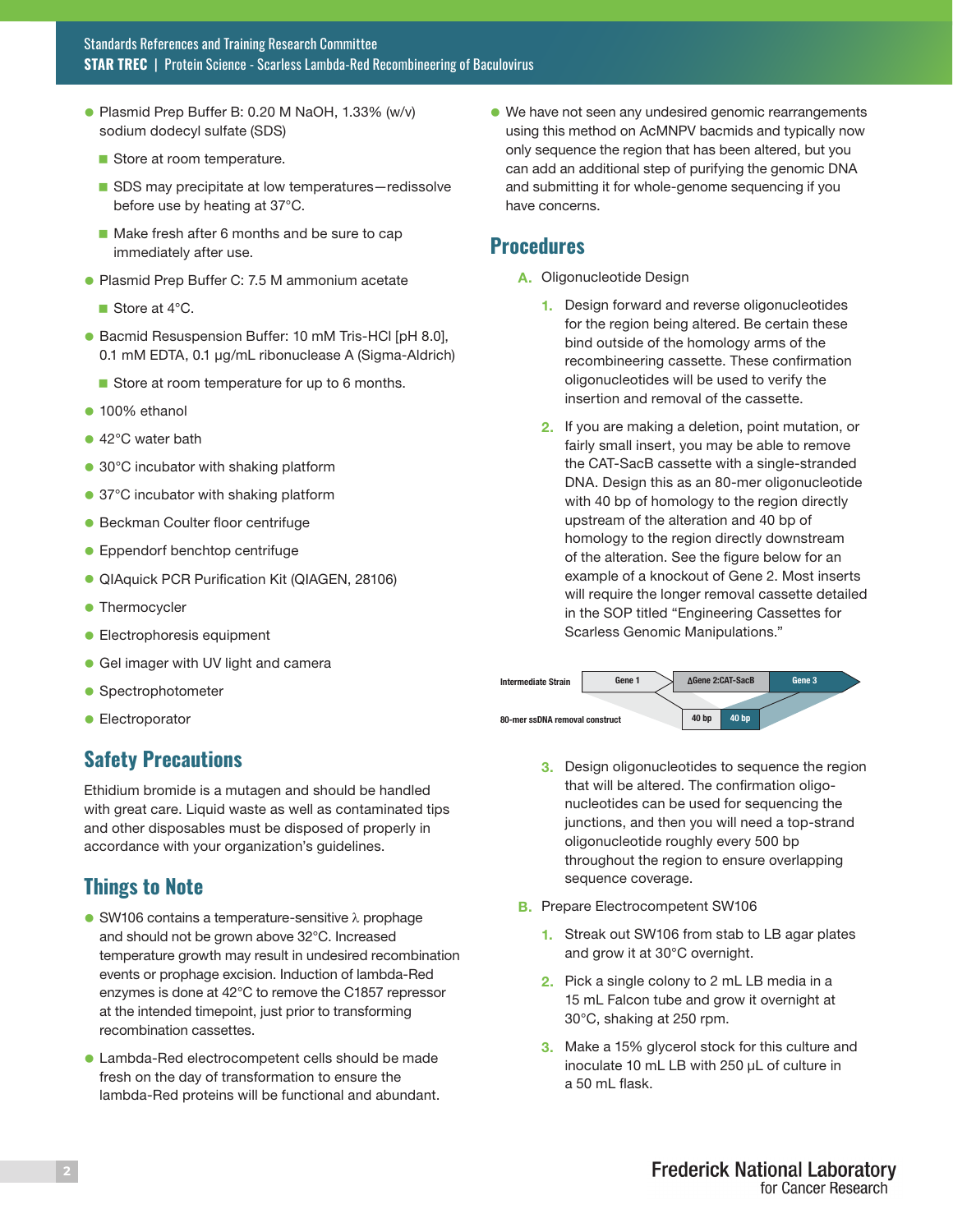- 4. Grow it at 30°C, shaking at 250 rpm, and chill 20 mL deionized water in a 50 mL conical tube on ice.
- 5. When the culture reaches  $OD_{600} = 0.5$ , place it on ice until chilled.
- 6. Spin down the cells in a 4°C centrifuge for 5 minutes at 5,000 × *g*.
- 7. Pour off the media to a waste container.
- 8. Resuspend the pellet in 5 mL chilled deionized water by agitating it on ice.
- 9. Add additional 10 mL chilled deionized water.
- 10. Spin the sample in a 4°C centrifuge for 5 minutes at 5,000 × *g*.
- 11. Pour off the supernatant to a waste container.
- 12. Resuspend the sample in 1 mL chilled deionized water by gently pipetting it and move it to a 1.5 mL tube.
- 13. Spin the sample in a benchtop centrifuge for 30 seconds at 13,000 × *g*.
- 14. Remove the supernatant with a pipette and resuspend the pellet in 50 µL chilled deionized water by gently pipetting it.
- 15. Place it on ice until ready to transform.
- C. Prepare Bacmid Recombineering Strain
	- 1. In a 1.5 mL tube, combine 50 µL of electrocompetent SW106 cells of the strain you wish to alter and 1 µL of your preferred circular bacmid DNA on ice.
	- 2. Incubate it on ice for 15 minutes.
	- **3.** Carefully move the mixture to the gap in an electroporation cuvette, avoiding bubbles.
	- 4. Electroporate with 1.75 kV and immediately flush with 1 mL LB.
	- 5. Remove the transformants by pipetting the sample into a fresh 15 mL Falcon tube and incubate at 30°C, shaking for 1 hour.
	- 6. Plate 100 µL of the sample on LB agar plates with 50 µg/mL kanamycin and incubate it overnight at 30°C.
	- 7. Add 4 mL LB and 4  $\mu$ L of 50 mg/mL kanamycin to a 15 mL Falcon tube.
	- 8. Inoculate the media with a single colony from the *SW106-bmon14272* transformation plate and grow the tube overnight at 30°C, shaking at 250 rpm.
- 9. Prepare a 15% glycerol stock of *SW106 bmon14272* from the remaining culture and store at –80°C.
- D. Prepare Lambda-Red Electrocompetent Cells
	- 1. Chill 20 mL deionized water in a 50 mL conical tube on ice.
	- 2. Add 10 mL of LB media with 10 µL of 50 mg/mL kanamycin to a 50 mL baffled Erlenmyer flask.
	- 3. Inoculate the flask with 250 µL of the remaining *SW106-bmon14272* culture.
	- 4. Grow the culture at 30°C, shaking at 250 rpm to  $OD_{600} = 0.4 - 0.6$ .
	- 5. Shake the culture in a 42°C water bath for 15 minutes.
	- 6. Place the culture on ice until chilled and transfer to a 50 mL conical tube.
	- 7. Spin down the cells in a 4°C centrifuge for 5 minutes at 5,000 × *g*.
	- 8. Pour off the media to a waste container.
	- 9. Resuspend the pellet in 5 mL chilled deionized water by agitating on ice.
	- 10. Add an additional 10 mL chilled deionized water to the sample.
	- 11. Spin the sample in a 4°C centrifuge for 5 minutes at  $5,000 \times g$ .
	- 12. Pour off the supernatant to a waste container.
	- 13. Resuspend the pellet in 1 mL chilled deionized water by gently pipetting it and moving it to a 1.5 mL tube.
	- 14. Spin the sample in a benchtop centrifuge for 30 seconds at 13,000 × *g*.
	- 15. Remove the supernatant with a pipette and resuspend the sample in 50 µL chilled deionized water by gently pipetting.
	- 16. Place the final sample of competent cells on ice until ready to transform.
- E. Inserting CAT-SacB Cassette
	- 1. Add 100 ng of CAT-SacB insertion or knockout cassette to the fresh electrocompetent cells.
	- 2. Carefully move the mixture to the gap in the electroporation cuvette, avoiding bubbles.
	- 3. Transform cells by electroporation of 1.75 kV and immediately flush the electroporation cuvette with 1 mL LB.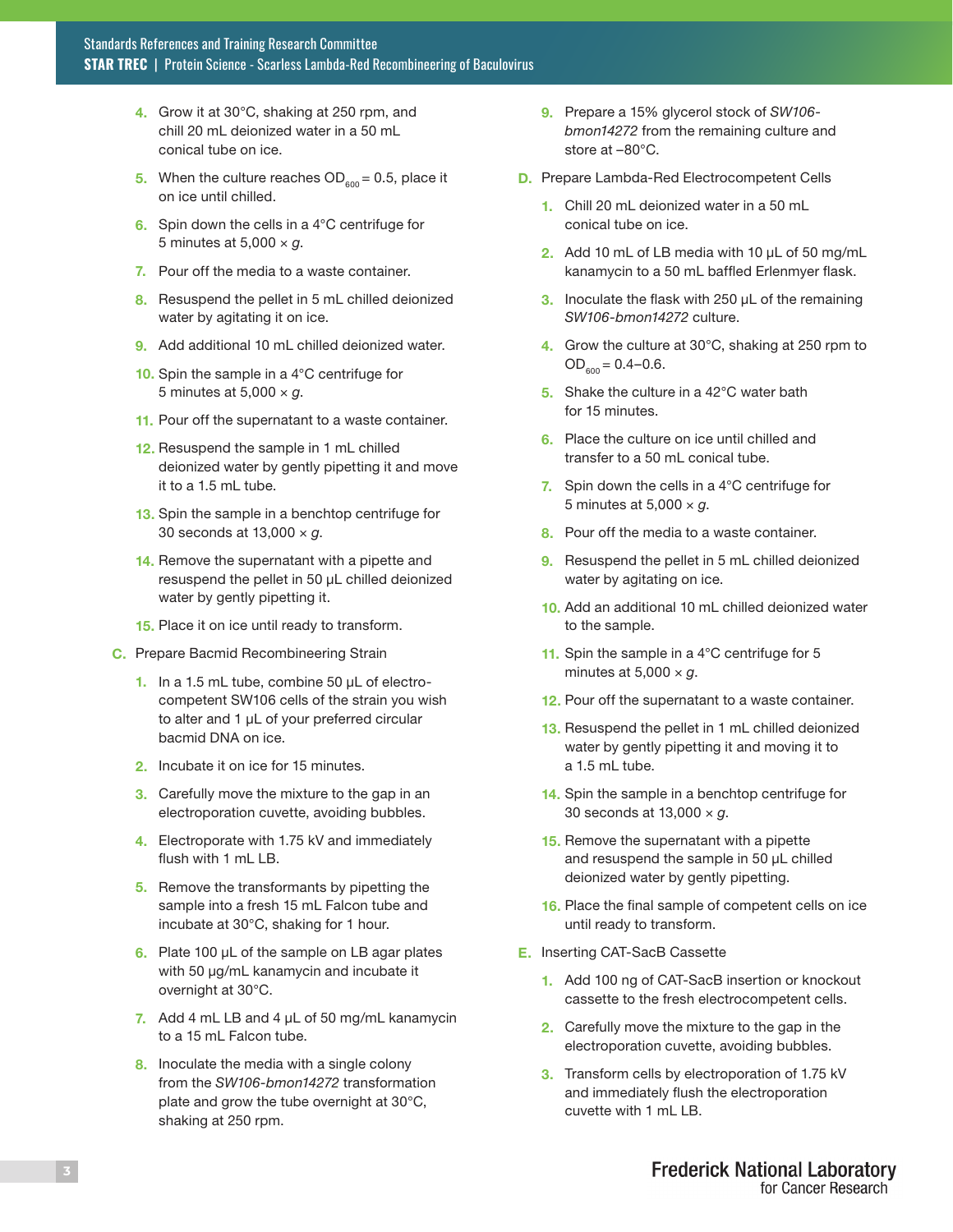- 4. Remove the transformants from the cuvette by pipetting and place them in a 15 mL Falcon tube.
- 5. Grow the culture at 30°C, shaking at 250 rpm for 4 hours.
- 6. Plate 100 µL of the culture on LB agar plates with 50 µg/mL kanamycin and 20 µg/mL chloramphenicol.
- 7. Grow the plates overnight at 30°C. Colonies grow slowly at this step and may require an additional day of incubation before being able to screen.
- 8. Pick colonies into 15 mL Falcon tubes with 4 mL LB, 4 µL of 50mg/mL chloramphenicol, and 4  $\mu$ L of 20 mg/mL chloramphenicol.
- 9. Grow the cultures overnight at 30°C, shaking at 250 rpm.
- 10. Add 10 µL of the overnight culture to a 0.2 mL PCR tube and incubate it in the thermocycler at 98°C for 5 minutes.
- 11. Spin down the cell debris.
- 12. To a 0.2 mL PCR tube, add the following:
	- 1 µL crude lysate supernatant
	- 0.2 µM forward-confirmation oligo
	- 0.2 µM reverse-confirmation oligo
	- 10 µL 2× Phusion<sup>®</sup> High-Fidelity PCR Master Mix
	- Deionized water to a final volume of 20 µL
- 13. Place the tube in the thermocycler and amplify DNA using the following conditions with the Tm calculated from the oligonucleotide pair: initial denaturation at 98°C for 45 seconds; 25 cycles of 98°C for 30 seconds, Tm°C for 30 seconds, and 72°C for 30 seconds per kb of the expected product; followed by a 10-minute final elongation at 72°C and cooling to 4°C.
- 14. Set up electrophoresis equipment and fill it with 1× TAE. Insert a 0.8% agarose gel into the dock.
- 15. In a fresh 0.2 mL PCR tube, mix 5 µL of the PCR product with 5  $\mu$ L 2× loading dye and load the full volume onto a 0.8% agarose gel. Load 1 µL of 1 kb Plus ladder with loading dye in a neighboring well.
- 16. Electrophorese the samples for 1 hour at 100 V.
- 17. Image the gel with a UV light and verify the insert size, including CAT-SacB, homology arms, and primer flanks.
- 18. If the cassette appears to have been inserted correctly, make a 15% glycerol stock for the chosen culture.
- F. Remove CAT-SacB Markers
	- 1. Prepare lambda-Red electrocompetent cells with the *SW106-bmon14272 -CAT-SacB* strain as in Procedure C, including 42°C induction.
	- 2. Add 100 ng of the removal cassette from the SOP titled "Engineering Cassettes for Scarless Genomic Manipulation" or the 80-mer ssDNA removal oligo.
	- 3. Carefully move the mixture to the gap in the electroporation cuvette, avoiding bubbles.
	- 4. Transform the cells by electroporation of 1.75 kV and immediately flush the electroporation cuvette with 1 mL LB.
	- 5. Remove the transformants from the cuvette by pipetting and place them in a 15 mL Falcon tube with 9 mL of 1× M9 media.
	- 6. Grow at 30°C, shaking at 250 rpm for 4 hours.
	- 7. Pellet 1 mL of culture and put in a benchtop centrifuge for 30 seconds at 13,000 × *g*.
	- 8. Remove the media and wash it with 1 mL of 1× M9 salts. Repeat spin.
	- 9. Resuspend the cells in 100  $\mu$ L of 1 $\times$  M9 salts and plate on LB no salt, 6% sucrose agar plates with 100 µg/mL ampicillin.
	- 10. Grow the plates overnight at 30°C, shaking at 250 rpm.
	- 11. Pick colonies into 15 mL Falcon tubes with 4 mL LB and 100 µg/mL ampicillin.
	- 12. Grow the cultures overnight at 30°C, shaking at 250 rpm.
	- 13. Add 10 µL of the overnight culture to a 0.2 mL PCR tube and incubate it in the thermocycler at 98°C for 5 minutes.
	- 14. Spin down the cell debris.
	- 15. To a 0.2 mL PCR tube, add the following:
		- $\bullet$  1 µL crude lysate
		- 0.2 µM forward-confirmation oligo
		- 0.2 µM reverse-confirmation oligo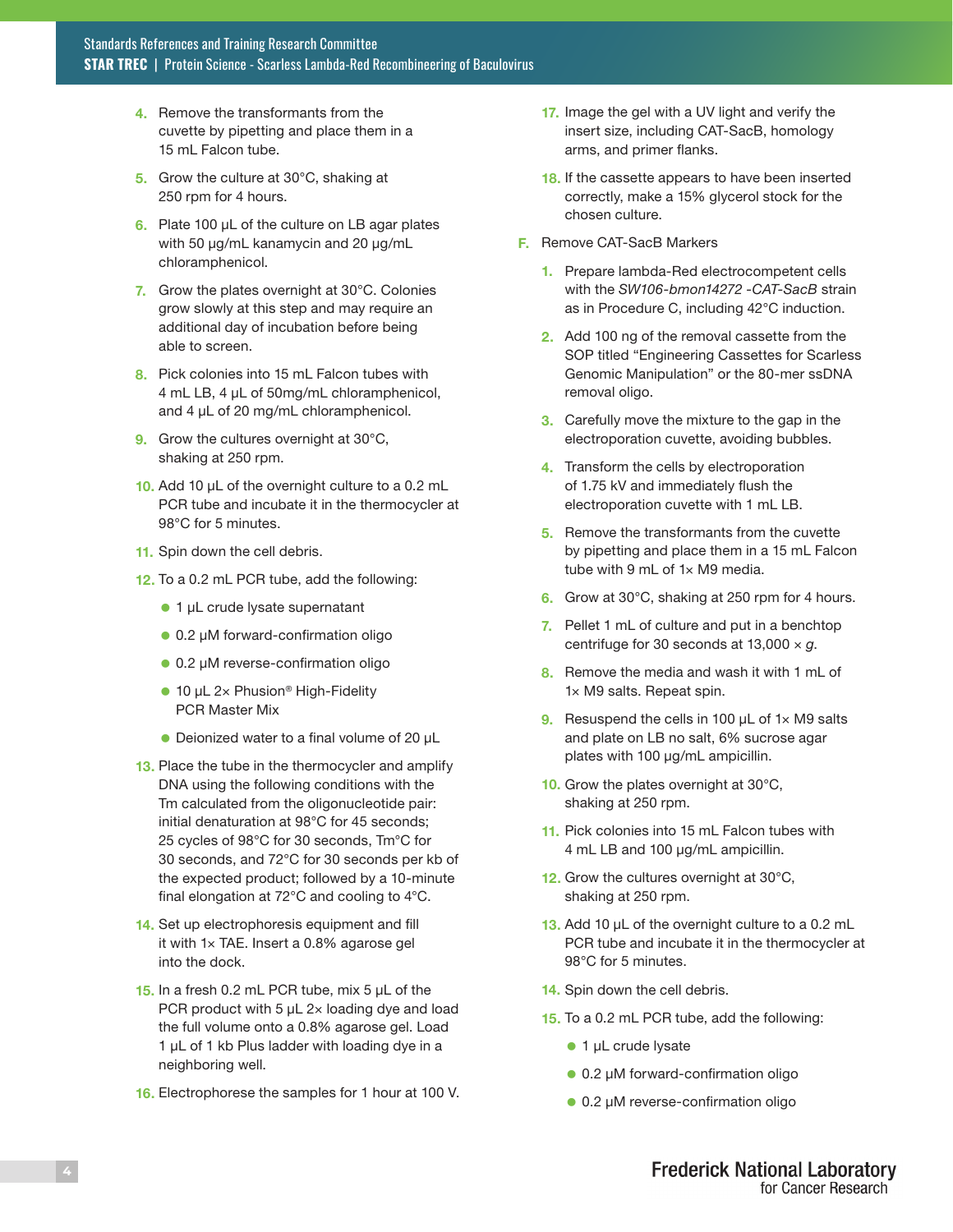- $\bullet$  10 µL 2× Phusion<sup>®</sup> High-Fidelity PCR Master Mix
- $\bullet$  Deionized water to a final volume of 20  $\mu$ L
- 16. Place the tube in the thermocycler and amplify DNA using the following conditions with the Tm calculated from the oligonucleotide pair: initial denaturation at 98°C for 45 seconds; 25 cycles of 98°C for 30 seconds, Tm°C for 30 seconds, and 72°C for 30 seconds per kb of the expected product; followed by a 10-minute final elongation at 72°C and cooling to 4°C.
- 17. Set up electrophoresis equipment and fill with 1× TAE. Insert 0.8% agarose gel into the dock.
- 18. In a fresh 0.2 mL PCR tube, mix 5 µL of the PCR product with 5  $\mu$ L of 2x loading dye and load the full volume onto a 0.8% agarose gel. Load 1 µL of 1 kb Plus ladder with loading dye in a neighboring well.
- 19. Electrophorese samples for 1 hour at 100 V.
- 20. Image the gel with UV light and verify the insert size, including the size of the altered region and primer flanks.
- 21. If the cassette appears to have been inserted correctly, make a 15% glycerol stock for the chosen culture.
- 22. Purify the remaining PCR product and submit it for Sanger sequencing.
- G. Extract Bacmid DNA
	- 1. Pellet 2 mL of the remaining *SW106-bmon14272 -CAT-SacB* culture in a 2 mL tube at 13,000 × *g*.
	- 2. Aspirate off the supernatant and resuspend the pellet in 250 µL of Plasmid Prep Buffer A by pipetting.
	- 3. Add 250 µL Plasmid Prep Buffer B and mix by inverting 6 times.
	- 4. Add 250 µL Plasmid Prep Buffer C and mix by inverting 6 times.
	- 5. Centrifuge the sample at 13,000 × *g* for 10 minutes and transfer 700 µL of supernatant to a fresh 1.5 mL tube.
	- 6. Centrifuge the supernatant at 13,000 × *g* for 10 minutes and transfer 600 µL of supernatant to a fresh 2 mL tube.
	- 7. Add 1.2 mL of room temperature 100% ethanol to the supernatant and mix by inversion 6 times.
- 8. Centrifuge the sample at 13,000 × *g* for 20 minutes to pellet DNAs.
- **9.** Carefully remove the supernatant, avoiding the pellet, and dispose of the liquid in an appropriate alcohol waste container.
- **10.** Centrifuge the sample at 13,000  $\times$  g for 30 seconds.
- 11. Carefully remove any remaining supernatant, avoiding the pellet, and dispose of the liquid in an appropriate alcohol waste container.
- 12. Add 100 µL of Plasmid Resuspension Buffer to the pellet and shake for 1 hour at 37°C.
- 13. Store the mixture at -20°C until ready for transformation.
- **H.** Prepare Final BEVS Strain
	- 1. Prepare Electrocompetent DE96 or similar Dh10Bac-derivative strain, including helper plasmid using the protocol above in Procedure B, and add 50 µg/mL kanamycin and 12 µg/mL tetracycline to the growth media.
	- 2. Add 1 µL of extracted mutant bacmid DNA to the DE96 electrocompetent cells on ice.
	- **3.** Carefully move the mixture to the gap in an electroporation cuvette, avoiding bubbles.
	- 4. Electroporate the mixture with 1.75 kV and immediately flush it with 1 mL LB.
	- 5. Remove the transformants by pipetting into a fresh 15 mL Falcon tube and incubate the tube at 30°C with shaking for 1 hour.
	- 6. Plate 100 µL of the culture on LB agar plates with 50 µg/mL of kanamycin and 12 µg/mL of tetracycline and incubate it overnight at 30°C.
	- 7. Add 4 mL LB, 4  $\mu$ L of 50 mg/mL kanamycin, and 4 µL 12 mg/mL tetracycline to a 15 mL Falcon tube.
	- 8. Inoculate the media with a single colony from the *DE96-mutant bacmid* transformant plate.
	- 9. Grow the culture at 30°C overnight, shaking at 250 rpm.
	- 10. Prepare a 15% glycerol stock for inventory of the new bacmid strain.
	- 11. The strain construction is now complete, and you can prepare chemically competent cells for use with Bac-2-Bac protocols using pFastBac or similar expression plasmids to introduce your gene(s) of interest.